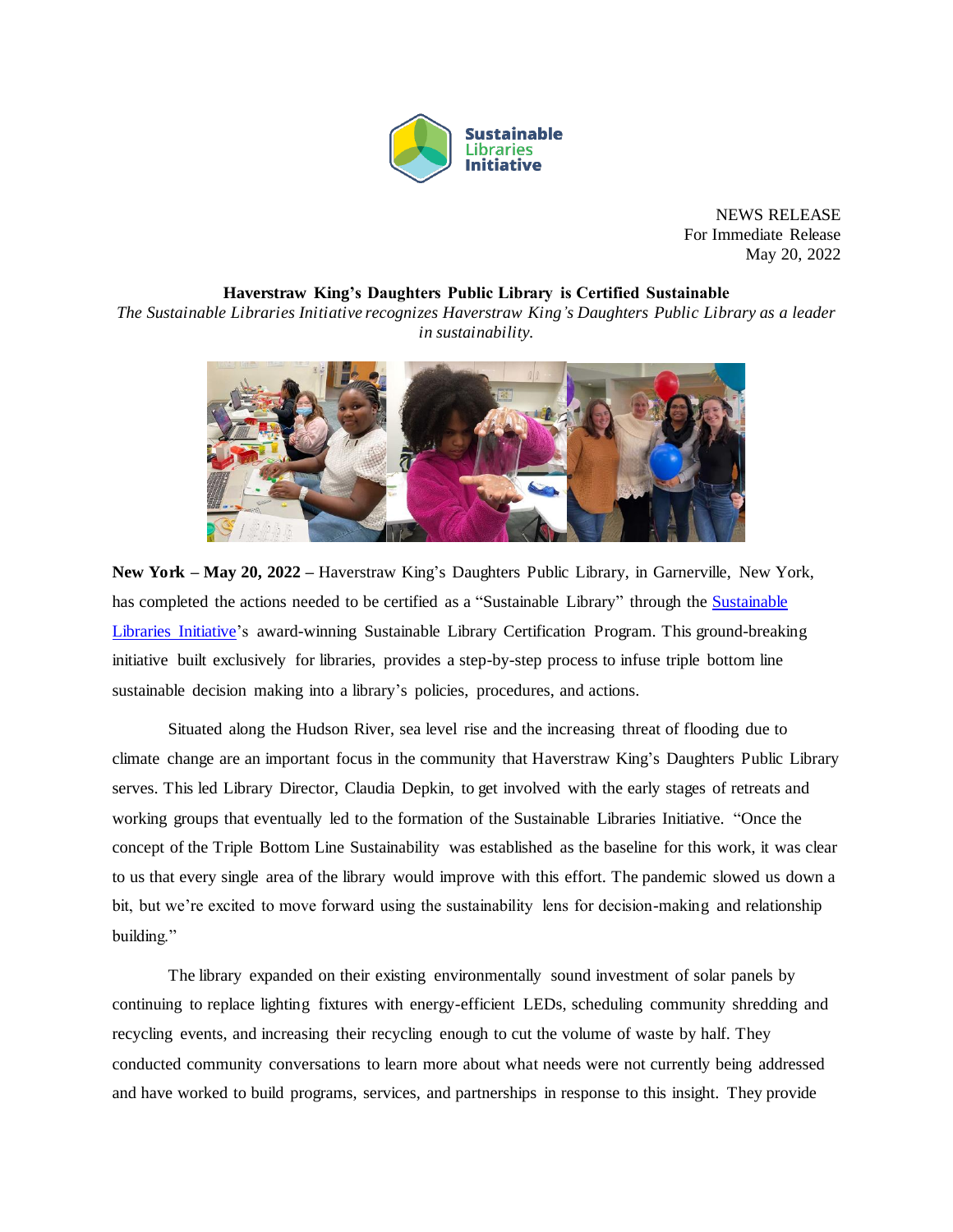innovative programming, such as King Con, their local comic convention geared for teens features workshops, crafts, local artists, and vendors. This event engages community members and draws new visitors to the library.

Sustainable Libraries Initiative Co-Founder and Advisory Board President, Rebekkah Smith Aldrich states, "What an exciting moment for this library! Their leadership and perseverance demonstrate the grit and determination needed in the face of climate change to truly lead communities forward to see a new path to a brighter future. Congratulations to Library Director, Claudia Depkin, one of the founding members of the Sustainable Libraries Initiative, and her team for their achievement." Claudia will continue her work with the Sustainable Libraries Initiative as a mentor for other libraries pursuing their certification.

## **International Impact**

Haverstraw King's Daughters Public Library is among the first libraries to participate in the Sustainable Libraries Certification Program, the first of its kind in the world. This benchmarking program was developed to assist libraries of all kinds - public, academic, and individual school librarians - to create opportunities to make better choices on behalf of the local and global community.

The program has been recognized by the International Federation of Library Associations at their 2019 World Congress in Athens, Greece, becoming the first program in the United States to be honored through their "Green Libraries" Award.

## **Comprehensive Approach**

With categories of actions focusing on each of the three pillars of triple bottom line sustainability such as Energy, Indoor Spaces, Social Cohesion, and Resilience Planning, this comprehensive process leads a library toward institutional change that shifts the rationale for every decision to consider the local and global impacts. Through this program, libraries work with their communities to listen and learn, allowing local needs to be identified and addressed. Strengthening the relationship between the library and the community they serve builds resilience through stronger connections with many organizations and increased access to information.

The path to certification through the Sustainable Libraries Certification Program is designed to be flexible for libraries of different types, sizes, and budgets and guided by the communities they serve. Each library that completes the program will select the benchmarks that best fit the needs of their library and